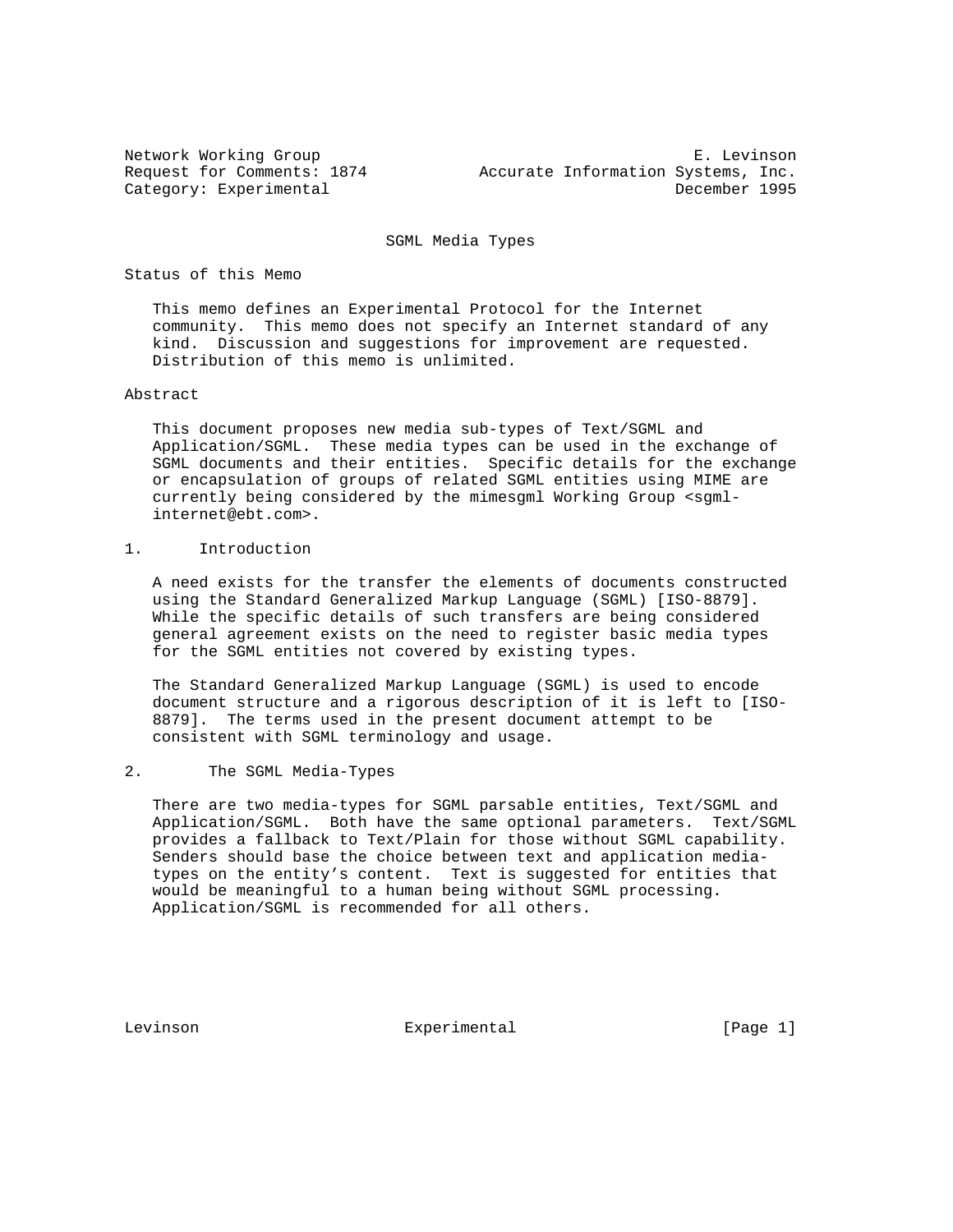# 2.1. Text/SGML

 MIME type name: Text MIME subtype name: SGML Required parameters: none Optional parameters: charset, SGML-bctf, SGML-boot Encoding considerations: may be encoded Security considerations: see section 4 below Published specification: ISO 8879:1986 Person and email address to contact for further information: E. Levinson <ELevinson@Accurate.com>

 The Text/SGML media-type can be employed when the contents of the SGML entity is intended to be read by a human and is in a readily comprehensible form. That is the content can be easily discerned by someone without SGML display software. Each record in the SGML entity, delimited by record start (RS) and record end (RE) codes, must correspond to a line in the Text/SGML body part.

 SGML entities that do not meet the above requirements should use the Application/SGML media-type.

See section 2.3 for a description of the parameters.

### 2.2. Application/SGML

| MIME type name:                              | Application                                                   |
|----------------------------------------------|---------------------------------------------------------------|
| MIME subtype name:                           | SGML                                                          |
| Required parameters:                         | none                                                          |
| Optional parameters: SGML-bctf, SGML-boot    |                                                               |
| Encoding considerations: may be encoded      |                                                               |
| Security considerations: see section 4 below |                                                               |
| Published specification: ISO-8879            |                                                               |
|                                              | Person and email address to contact for further information:  |
|                                              | E. Levinson <elevinson@accurate.com></elevinson@accurate.com> |

 Use the Application/SGML media-type for SGML text entities that are not appropriate for Text/SGML. When used, each record start (RS) and record end (RE) character shall be explicitly represented by the bit combination specified in the SGML declaration.

The parameters are described in the next section.

Levinson **Experimental** [Page 2]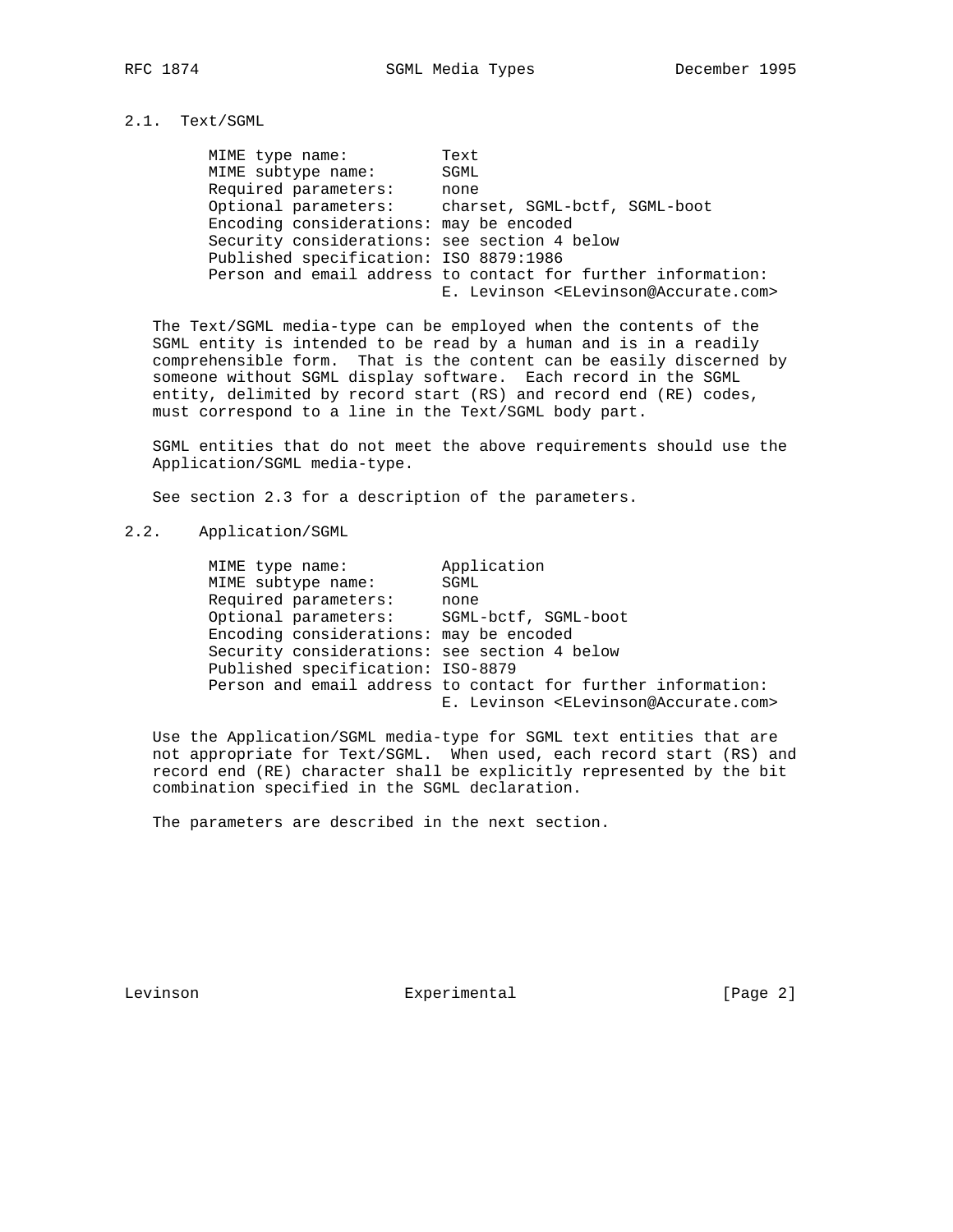## 2.3. SGML Sub-type Parameters

 The parameters for the Text/ and Application/SGML subtypes are defined below.

 charset The charset parameter for Text/SGML is defined in [RFC-1521], the valid values and their meaning are registered by the Internet Assigned Numbers Authority (IANA) [RFC-1590]. The default charset value for all Text content-types is "us-ascii" [RFC-1521].

> The charset parameter is provided to permit non- SGML capable systems to provide reasonable behavior when Text/SGML defaults to Text/Plain. SGML capable systems will use the SGML-bctf param eter.

 SGML-bctf The SGML-bctf (SGML bit combination transformation format) parameter describes the method used to transform the entity's sequence of constant width binary numbers (called "bit combinations" in [ISO 8879, 4.24]) into the octet stream contained in the MIME body part.

> Valid values for SGML-bctf are the BCTF notation names defined in Annex C of [ISO-10744] and are reproduced for convenience in the Appendix. The default value is "identity", i.e. perform no transformation.

 SGML-boot The SGML-boot parameter value is the content-ID of a MIME body part (Application/Octet-stream) that satisfies the requirements of the boot attribute in [ISO-10744]. The Appendix contains a summary of those requirements. The SGML-boot parameter is only applicable if the SGML entity is a document entity.

# 3. Security Considerations

 SGML entities contain information to be parsed and processed by the recipient's SGML system. Those entities may contain and such systems may permit explicit system level commands to be execute while processing the data. To the extent that an SGML system will execute arbitrary command strings recipients of SGML entities may be at risk.

Levinson **Experimental** [Page 3]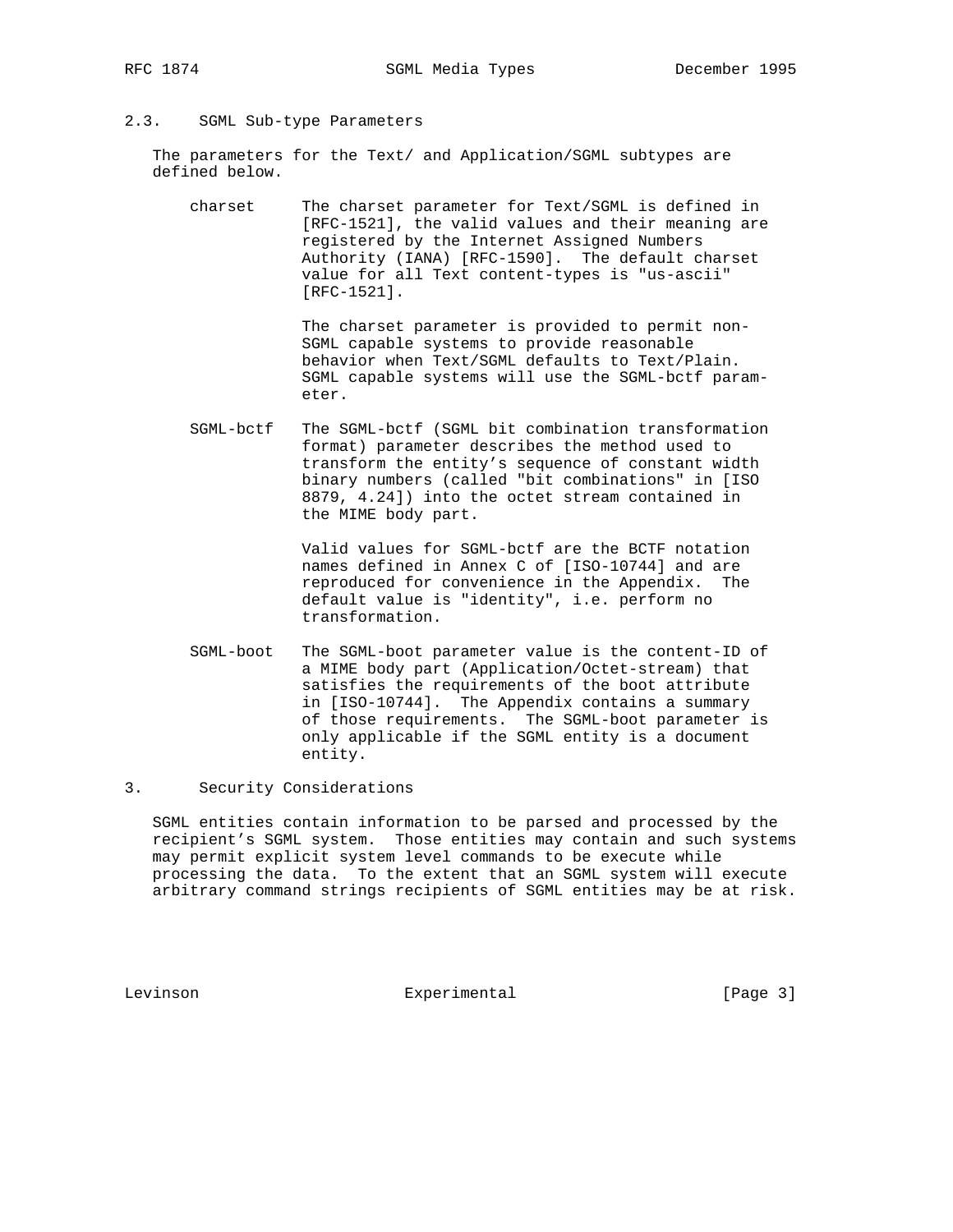Parsable SGML entities may also contain explicit processing instructions for a presentation or composition system; use of such instructions present concerns similar to those of Application/PostScript.

### 4. References

- [ISO-8879] Information processing -- 8-bit Single-Byte Coded Graphic Character Sets -- Part 1: Latin Alphabet No. 1, ISO 8859-1:1987.
- [ISO-8879]

 ISO 8879:1986, Information processing -- Text and office systems -- Standard Generalized Markup Language (SGML).

[ISO-10744]

 ISO/IEC 10744:1992, Information technology -- Hypermedia/Time-based Structuring Language (HyTime) (as modified by First Proposed Technical Corrigendum, ISO/IEC JTC1/SC18 N5027)

## [RFC-1521]

 Borenstein, N., and N. Freed, "MIME (Multipurpose Internet Mail Extensions) Part One: Mechanisms for Specifying and Describing the Format of Internet Message Bodies", RFC 1521, Bellcore, Innosoft, September 1993.

[RFC-1590]

 Postel, J., "Media Type Registration Procedure", RFC 1590, USC/Information Sciences Institute, March 1994.

 [RFC-1642] Goldsmith, D., and M. Davis, "UTF-7, A Mail-Safe

 Transformation Format of UNICODE", RFC 1642, Taligent, Inc., July 1994.

# 5. Author's Address

 Ed Levinson Accurate Information Systems, Inc. 2 Industrial Way Eatontown, NJ 07724

EMail: ELevinson@Accurate.com

Levinson **Experimental** Experimental [Page 4]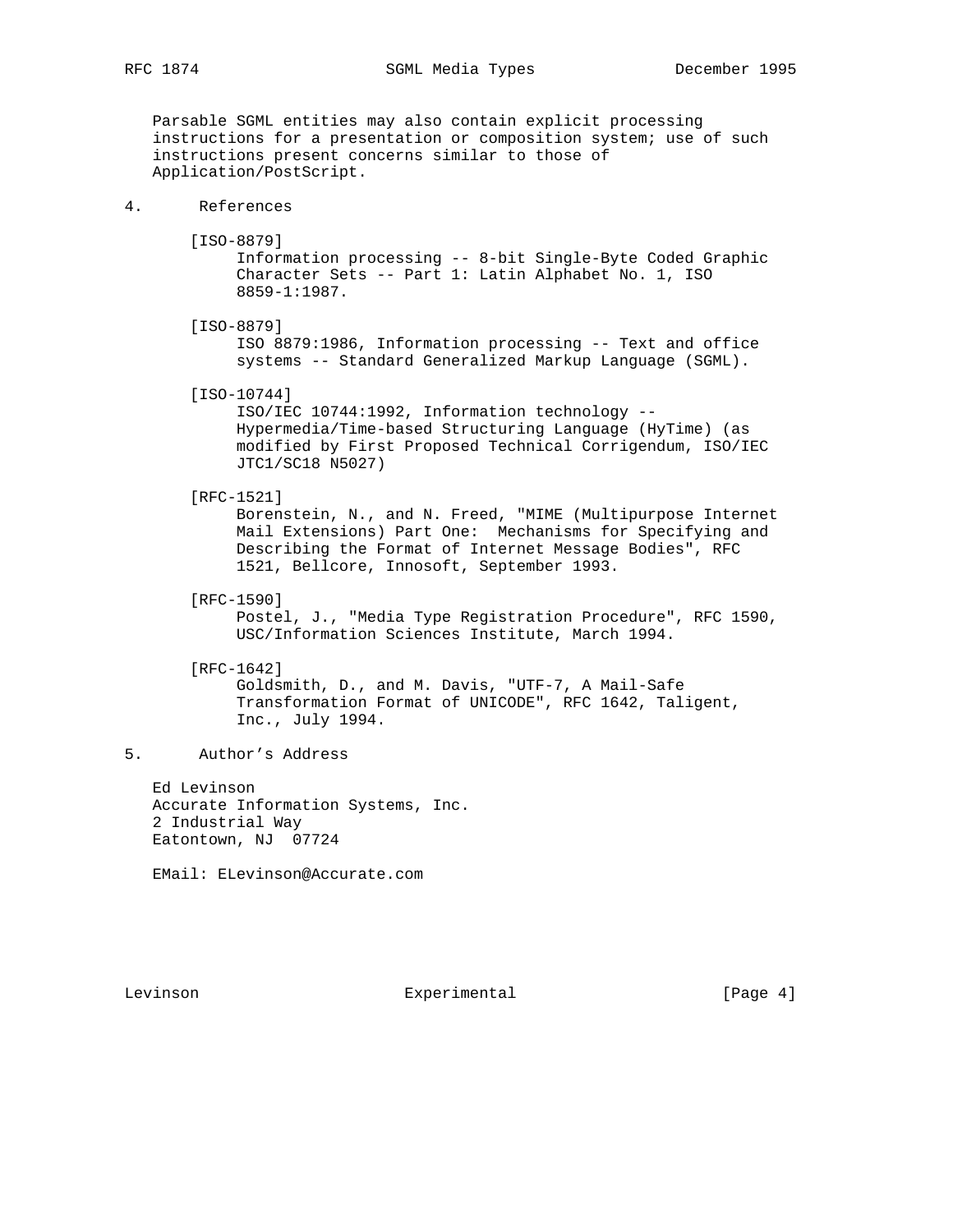APPENDIX

ISO-10744 BCTF Values and Boot Attribute

A.1. Bit Combination Transformation Format (BCTF) Values

 The following list of Bit Combination Transformation Format (BCTF) values is provided as a convenience. The authoritative source is [ISO-10744].

- identity Each bit combination is represented by a single octet; this BCTF can be used only for entities all of whose bit combinations have a value not exceeding 255.
- fixed-2 Each bit combination is represented by exactly 2 octets, with the more significant octet first; this BCTF can be used only for entities all of whose bit combinations have a value not exceeding 65535.
- fixed-3 Each bit combination is represented by exactly 3 octets, with a more significant octet preceding any less significant octets; this BCTF can be used only for entities all of whose bit combinations have a value not exceeding 16777215.
- fixed-4 Each bit combination is represented by exactly 4 octets, with a more significant octet preceding any less significant octets.
- utf-8 Each bit combination is represented by a variable number of octets according to UCS Transformation Format 8 defined in Annex P to be added by the first proposed drafted amendment (PDAM 1) to ISO/IEC 10646-1:1993.
- utf-7 Each bit combination is represented by a variable number of octets in the range 0 through 127 as described in [RFC-1642]; this BCTF can be used only for entities all of whose bit combinations have a value not exceeding 65535.

 euc-jp Each bit combination is treated as a pair of octets, most significant octet first, encoding a character using the Extended\_UNIX\_Code\_Fixed\_Width\_for\_Japanese charset, and is transformed into the variable length sequence of octets that would encode that character using the

Levinson Experimental Experimental [Page 5]